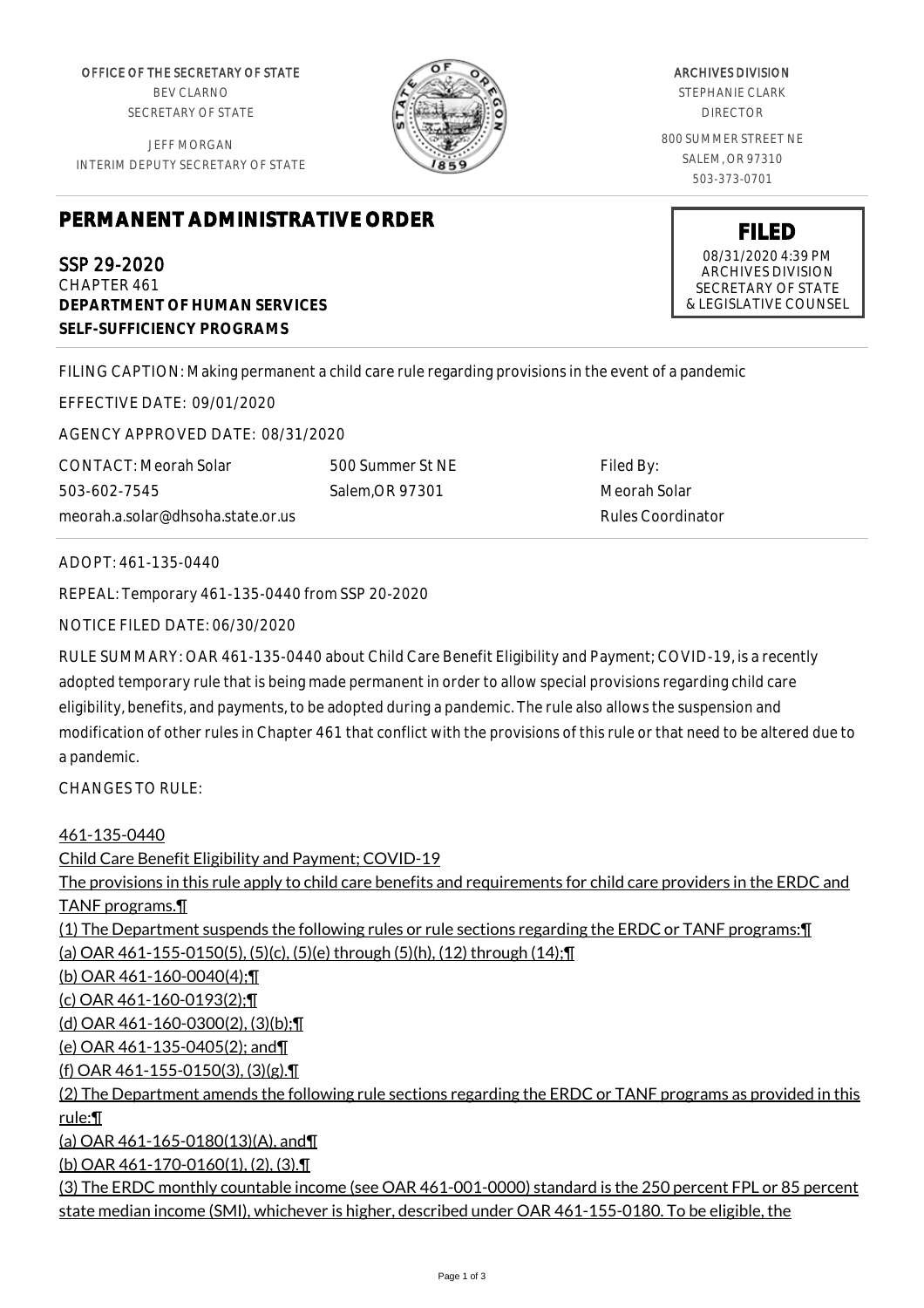countable income of the need group (see OAR 461-110-0630) must be less than:¶

(a) The standard listed for the number of individuals in the need group for groups of eight or fewer.¶

(b) The standard listed for eight individuals in the need group for groups of more than eight individuals.¶

(4) The monthly copay is \$0 beginning the month of March 2020, for the entirety of the certification period (see

OAR 461-001-0000), for cases whose certification period begins on or before October 31, 2020.¶

(5) The Department shall pay for:¶

(a) Absent days each month the child is absent. For the purposes of this rule, absent days will be paid for up to  $31$ days each month if:¶

(A) The child was scheduled to be in care,¶

(B) The provider bills for the time the child was scheduled to be in care, and¶

(C) It is the provider's policy to bill all families for absent days.¶

(b) Days a child is unable to attend care due to a temporary shutdown during the COVID-19 state of emergency period initiated by Executive Order 20-03 of the Governor of Oregon.¶

(c) Days a school-age child is attending child care and participating in distance learning due to concerns, school closures, or medical reasons related to COVID-19.¶

(6) In addition to provisions in OAR 461-170-0160, an individual may apply for ERDC benefits using the

Department approved "telephonic application" (see section (7) of this rule) and "narrated telephonic signature"

(see section (8) of this rule) processes. An individual submitting a telephonic application must submit the application with a narrated telephonic signature.¶

 $(7)$  A telephonic application is accepted when the following requirements are met:  $\P$ 

(a) All ERDC program related questions on the application are answered.¶

(b) All information necessary to determine eligibility (see OAR 461-001-0000) and benefit amount is provided for each individual in the filing group (see OAR 461-110-0310). ¶

(c) The applicant or their authorized representative (see OAR 461-115-0090) provides a narrated telephonic signature as defined in this rule. **[1]** 

(8) A narrated telephonic signature is accepted for an application for ERDC benefits when the Department makes record that the following requirements are met:¶

(a) The "Your Rights and Responsibilities" form is reviewed and sent to the mailing address of the applicant.¶

(b) The following sections at the end of the application form are reviewed and sent to the mailing address of the applicant:¶

(A) "Information about all programs," and¶

(B) "Information about your rights and responsibilities." ¶

(c) The applicant or their authorized representative affirms that they:¶

(A) Have heard and understand their rights and responsibilities; ¶

(B) Agree to their rights and responsibilities;¶

(C) Have given true, correct, and complete information to the Department; and¶

(D) State their full name as their signature.¶

(d) The Department makes record of the narrated telephonic signature.¶

(9) Notwithstanding OAR 461-165-0180(13)(a)(A), legally exempt (see OAR 461-165-0180) providers that are not a legally exempt relative (see OAR 461-165-0180) to all children in care must have an up-to-date infant and child CPR and first aid certification, within 90 days of approval by the Department. Online infant and child CPR trainings approved through the Oregon Registry will be accepted by the Department until July 31, 2021.¶

(10) Providers who are not legally exempt are not eligible to receive payment from the Department if:¶

(a) Their application or approval to operate Emergency Child Care was denied, suspended, or revoked by the Office of Child Care (OCC); or¶

(b) They voluntarily surrendered their Emergency Child Care approval while under investigation by the OCC or at any time after OCC gave them notice of any administrative proceeding.¶

(11) Unless indicated otherwise in this rule, the provisions in this rule end on the last day of the month in which the Governor of Oregon ends the COVID-19 state of emergency period initiated by Executive Order 20-03.